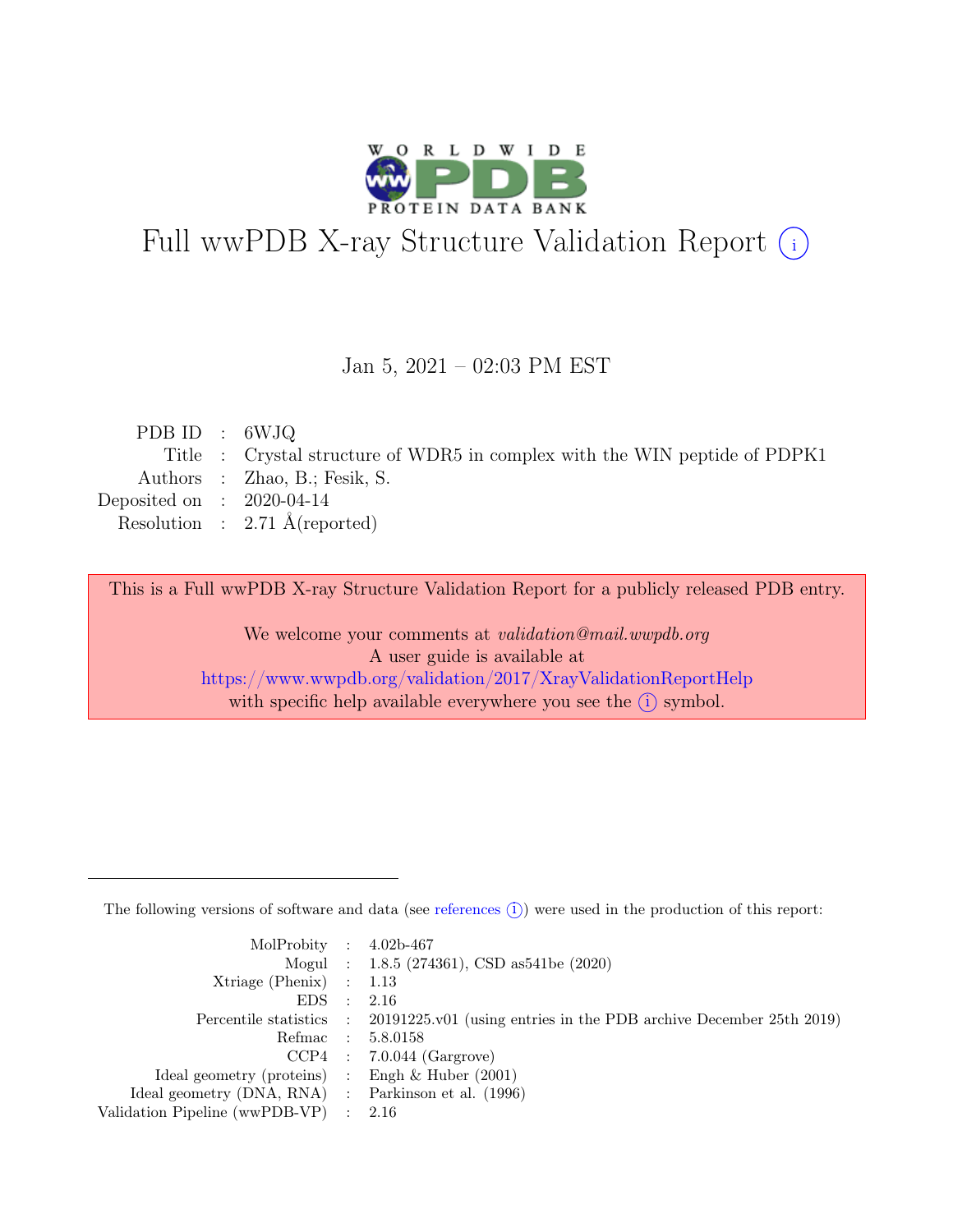# 1 Overall quality at a glance  $(i)$

The following experimental techniques were used to determine the structure: X-RAY DIFFRACTION

The reported resolution of this entry is 2.71 Å.

Percentile scores (ranging between 0-100) for global validation metrics of the entry are shown in the following graphic. The table shows the number of entries on which the scores are based.



| Metric                | Whole archive<br>$(\#Entries)$ | Similar resolution<br>$(\# \text{Entries}, \text{ resolution } \text{range}(\AA))$ |  |  |
|-----------------------|--------------------------------|------------------------------------------------------------------------------------|--|--|
| $R_{free}$            | 130704                         | 3359 (2.74-2.70)                                                                   |  |  |
| Clashscore            | 141614                         | 3686 (2.74-2.70)                                                                   |  |  |
| Ramachandran outliers | 138981                         | $3622 (2.74 - 2.70)$                                                               |  |  |
| Sidechain outliers    | 138945                         | 3623 (2.74-2.70)                                                                   |  |  |
| RSRZ outliers         | 127900                         | 3276 (2.74-2.70)                                                                   |  |  |

The table below summarises the geometric issues observed across the polymeric chains and their fit to the electron density. The red, orange, yellow and green segments of the lower bar indicate the fraction of residues that contain outliers for  $\geq$ =3, 2, 1 and 0 types of geometric quality criteria respectively. A grey segment represents the fraction of residues that are not modelled. The numeric value for each fraction is indicated below the corresponding segment, with a dot representing fractions <=5% The upper red bar (where present) indicates the fraction of residues that have poor fit to the electron density. The numeric value is given above the bar.

| Mol      | Chain              | Length |               | Quality of chain |     |                             |  |  |
|----------|--------------------|--------|---------------|------------------|-----|-----------------------------|--|--|
|          | А                  | 313    | $\frac{9}{6}$ | 81%              |     | 14%<br>$\ddot{\phantom{1}}$ |  |  |
|          | Β                  | 313    | $\frac{9}{6}$ | 80%              |     | 16%<br>$\bullet$ $\bullet$  |  |  |
| $\Omega$ | $\curvearrowright$ | 17     | 18%<br>59%    |                  | 6%  | 35%                         |  |  |
| $\Omega$ |                    | 17     | 18%           | 47%              | 18% | 35%                         |  |  |

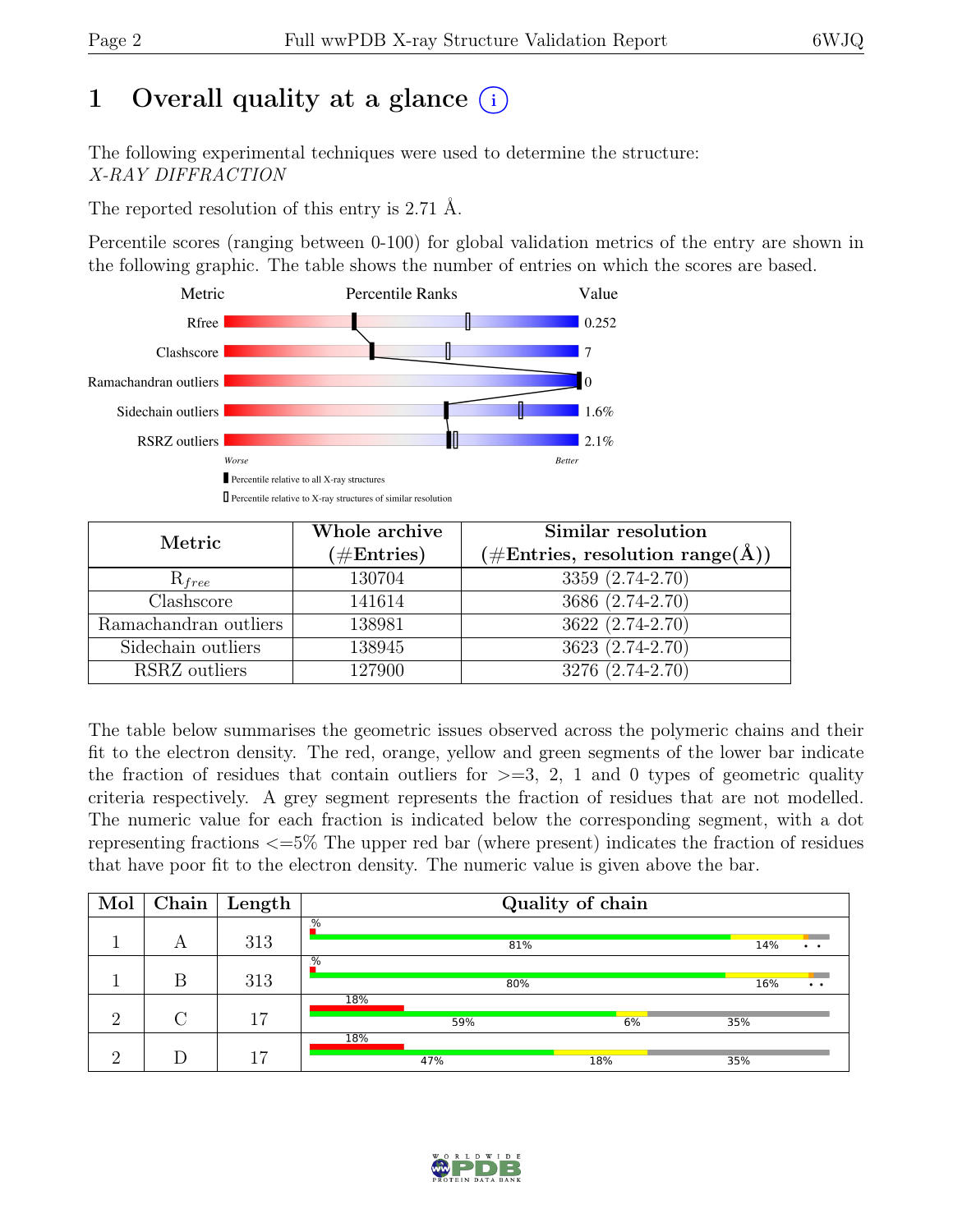# 2 Entry composition  $(i)$

There are 3 unique types of molecules in this entry. The entry contains 4752 atoms, of which 0 are hydrogens and 0 are deuteriums.

In the tables below, the ZeroOcc column contains the number of atoms modelled with zero occupancy, the AltConf column contains the number of residues with at least one atom in alternate conformation and the Trace column contains the number of residues modelled with at most 2 atoms.

• Molecule 1 is a protein called WD repeat-containing protein 5.

| $\text{Mol}$ | Chain Residues | Atoms                  |                      |   |         | $\text{ZeroOcc} \mid \text{AltConf} \mid \text{Trace}$ |  |  |
|--------------|----------------|------------------------|----------------------|---|---------|--------------------------------------------------------|--|--|
|              | 300            | Total<br>2249          | $\mathbf{C}$<br>1437 |   | 368 435 |                                                        |  |  |
|              | 303            | $\text{Total}$<br>2295 | 1465 378             | N | 442     |                                                        |  |  |

• Molecule 2 is a protein called 3-phosphoinositide-dependent protein kinase 1.

|  |  | Mol   Chain   Residues | <b>Atoms</b> |  |          |  | $ZeroOcc \mid AltConf \mid Trace$ |  |
|--|--|------------------------|--------------|--|----------|--|-----------------------------------|--|
|  |  |                        | Total C N O  |  |          |  |                                   |  |
|  |  |                        |              |  | 49 14 18 |  |                                   |  |
|  |  |                        | Total C N O  |  |          |  |                                   |  |
|  |  | 78                     |              |  |          |  |                                   |  |

There are 4 discrepancies between the modelled and reference sequences:

| Chain |                 |            | Residue   Modelled   Actual   Comment | Reference                    |
|-------|-----------------|------------|---------------------------------------|------------------------------|
|       | ACE             | $\sim$ $-$ |                                       | acetylation   UNP 015530     |
|       | NH <sub>2</sub> |            |                                       | amidation   UNP 015530       |
|       | ACE             |            |                                       | acetylation   UNP 015530     |
|       | NH <sub>2</sub> |            |                                       | amidation $\vert$ UNP 015530 |

• Molecule 3 is water.

|  | Mol   Chain   Residues | Atoms               | $ZeroOcc \   \$ AltConf |
|--|------------------------|---------------------|-------------------------|
|  |                        | Total O<br>18<br>18 |                         |
|  |                        | Total O             |                         |

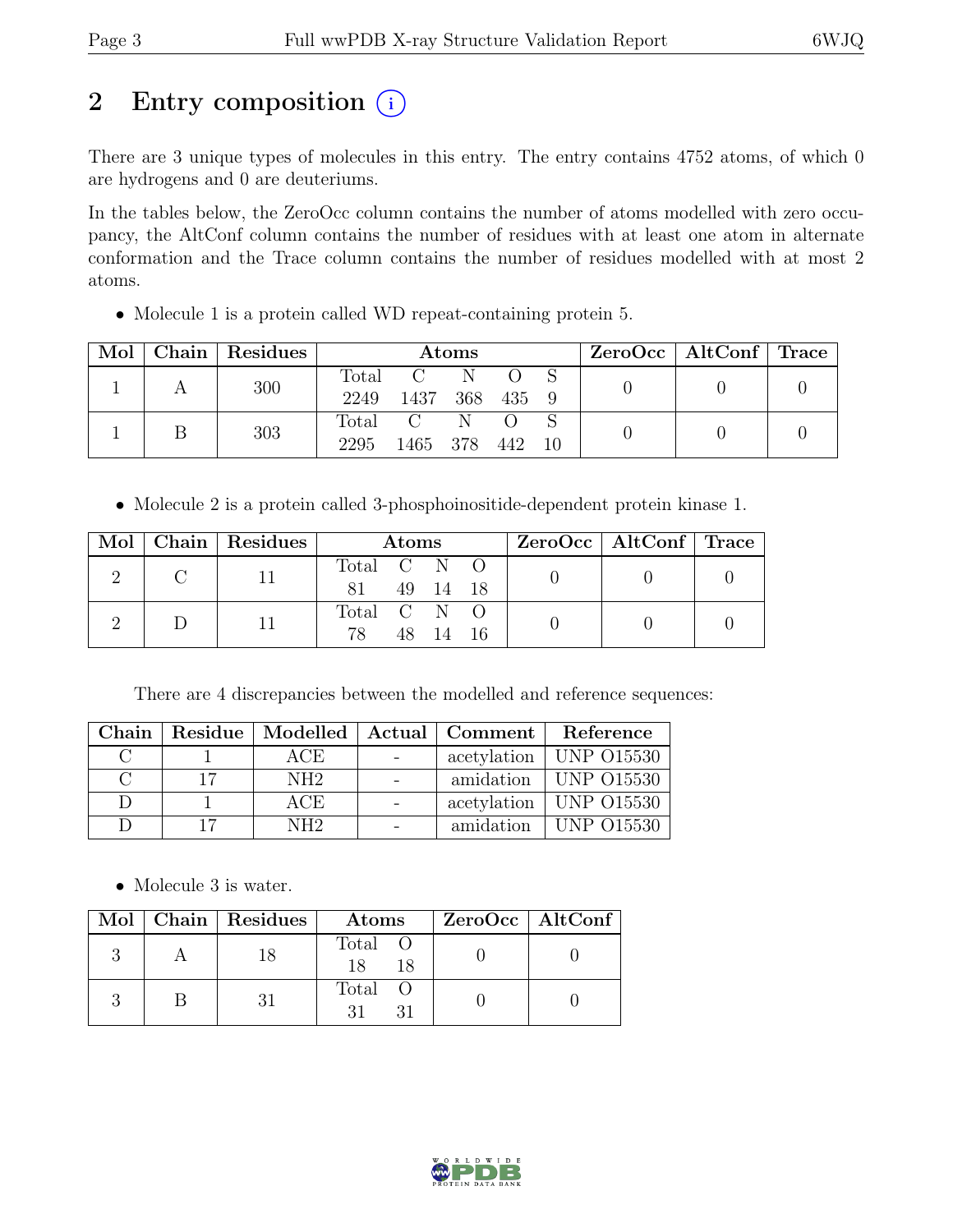## 3 Residue-property plots  $(i)$

These plots are drawn for all protein, RNA, DNA and oligosaccharide chains in the entry. The first graphic for a chain summarises the proportions of the various outlier classes displayed in the second graphic. The second graphic shows the sequence view annotated by issues in geometry and electron density. Residues are color-coded according to the number of geometric quality criteria for which they contain at least one outlier:  $green = 0$ , yellow  $= 1$ , orange  $= 2$  and red  $= 3$  or more. A red dot above a residue indicates a poor fit to the electron density (RSRZ > 2). Stretches of 2 or more consecutive residues without any outlier are shown as a green connector. Residues present in the sample, but not in the model, are shown in grey.



• Molecule 1: WD repeat-containing protein 5

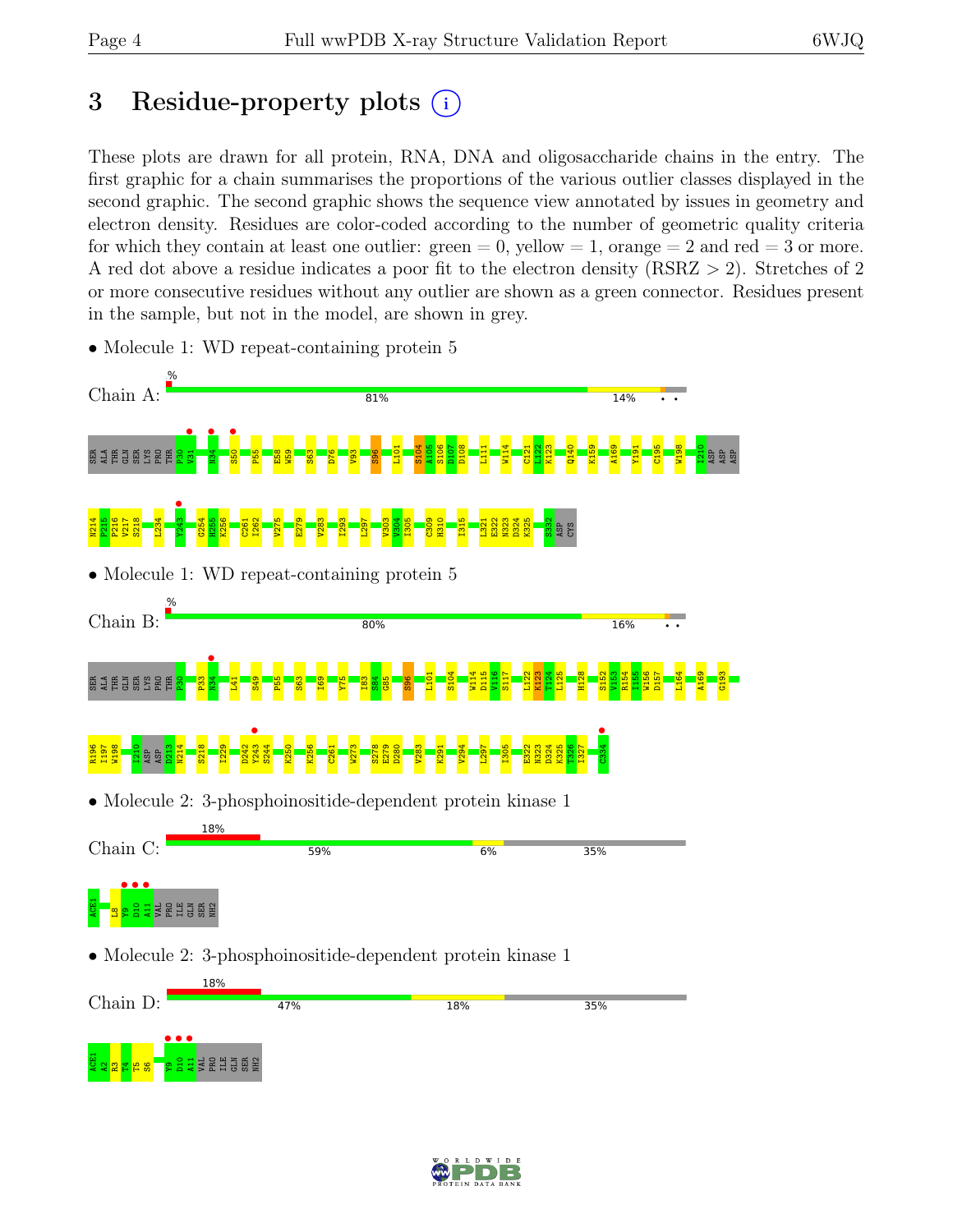# 4 Data and refinement statistics  $(i)$

| Property                                                             | Value                                             | Source     |
|----------------------------------------------------------------------|---------------------------------------------------|------------|
| Space group                                                          | P 1 21 1                                          | Depositor  |
| Cell constants                                                       | $47.23\text{\AA}$<br>$54.52\text{\AA}$<br>118.97Å |            |
| a, b, c, $\alpha$ , $\beta$ , $\gamma$                               | $90.92^\circ$<br>$90.00^\circ$<br>$90.00^\circ$   | Depositor  |
| Resolution $(A)$                                                     | 29.74<br>$-2.71$                                  | Depositor  |
|                                                                      | $29.74 = 2.71$                                    | <b>EDS</b> |
| % Data completeness                                                  | $92.9(29.74-2.71)$                                | Depositor  |
| (in resolution range)                                                | $92.9(29.74-2.71)$                                | <b>EDS</b> |
| $R_{merge}$                                                          | 0.07                                              | Depositor  |
| $\mathrm{R}_{sym}$                                                   | 0.06                                              | Depositor  |
| $\langle I/\sigma(I) \rangle$ <sup>1</sup>                           | $\overline{3.61}$ (at 2.72Å)                      | Xtriage    |
| Refinement program                                                   | PHENIX 1.17.1 3660                                | Depositor  |
|                                                                      | $\overline{0.223}$ ,<br>0.252                     | Depositor  |
| $R, R_{free}$                                                        | 0.225<br>0.252<br>$\ddot{\phantom{0}}$            | DCC        |
| $R_{free}$ test set                                                  | 1583 reflections $(10.09\%)$                      | wwPDB-VP   |
| Wilson B-factor $(A^2)$                                              | 35.9                                              | Xtriage    |
| Anisotropy                                                           | 0.133                                             | Xtriage    |
| Bulk solvent $k_{sol}(e/\mathring{A}^3)$ , $B_{sol}(\mathring{A}^2)$ | $0.33$ , $26.3$                                   | <b>EDS</b> |
| $\overline{\text{L-test}}$ for twinning <sup>2</sup>                 | $< L >$ = 0.47, $< L2 >$ = 0.30                   | Xtriage    |
| Estimated twinning fraction                                          | $0.047$ for h,-k,-l                               | Xtriage    |
| $F_o, F_c$ correlation                                               | 0.93                                              | <b>EDS</b> |
| Total number of atoms                                                | 4752                                              | wwPDB-VP   |
| Average B, all atoms $(A^2)$                                         | 40.0                                              | wwPDB-VP   |

Xtriage's analysis on translational NCS is as follows: The analyses of the Patterson function reveals a significant off-origin peak that is 70.87 % of the origin peak, indicating pseudo-translational symmetry. The chance of finding a peak of this or larger height randomly in a structure without pseudo-translational symmetry is equal to 2.8976e-06. The detected translational NCS is most likely also responsible for the elevated intensity ratio.

<sup>&</sup>lt;sup>2</sup>Theoretical values of  $\langle |L| \rangle$ ,  $\langle L^2 \rangle$  for acentric reflections are 0.5, 0.333 respectively for untwinned datasets, and 0.375, 0.2 for perfectly twinned datasets.



<span id="page-4-1"></span><span id="page-4-0"></span><sup>1</sup> Intensities estimated from amplitudes.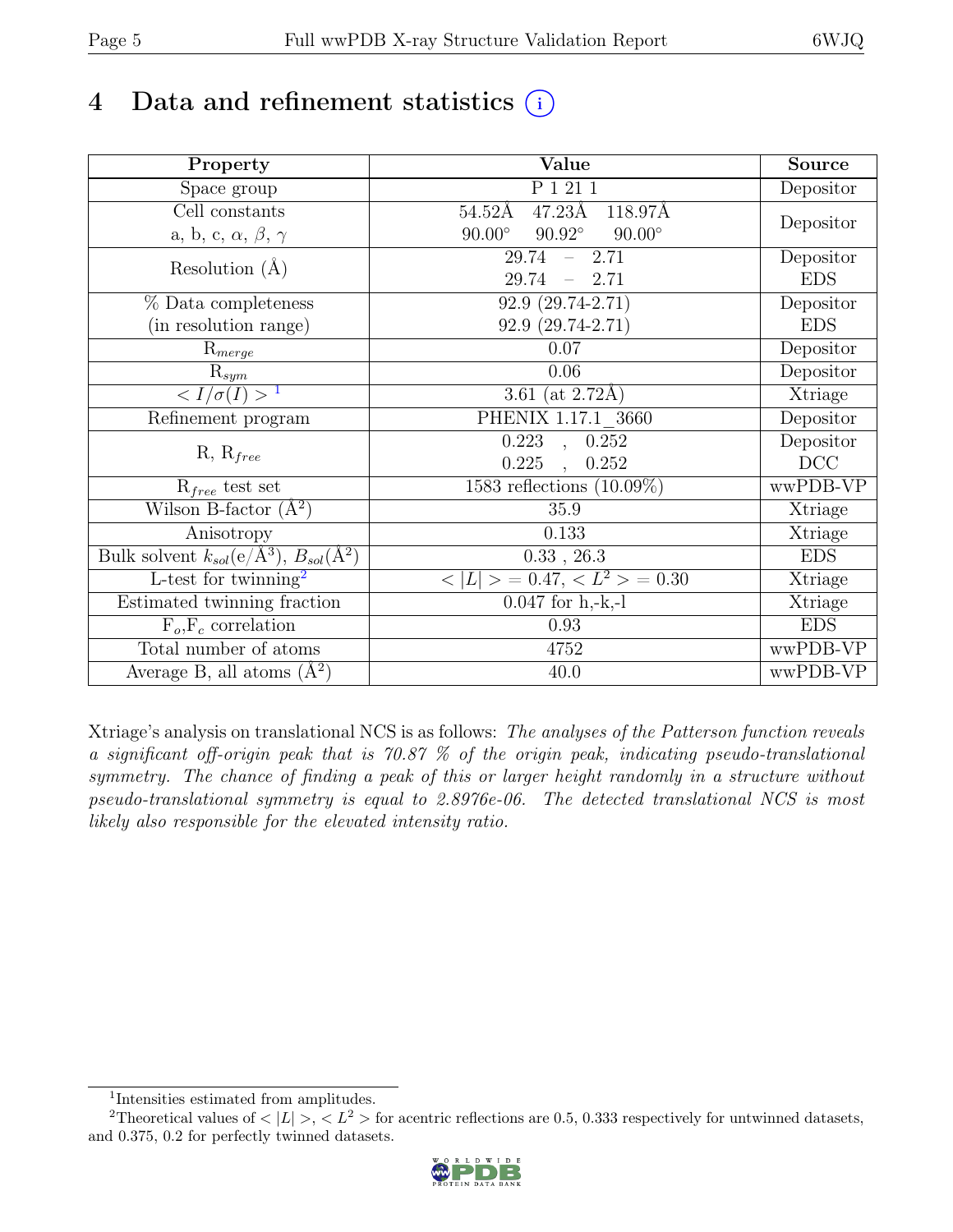# 5 Model quality  $(i)$

### 5.1 Standard geometry  $(i)$

Bond lengths and bond angles in the following residue types are not validated in this section: ACE

The Z score for a bond length (or angle) is the number of standard deviations the observed value is removed from the expected value. A bond length (or angle) with  $|Z| > 5$  is considered an outlier worth inspection. RMSZ is the root-mean-square of all Z scores of the bond lengths (or angles).

| Mol                         | Chain     |             | Bond lengths   | Bond angles |            |  |
|-----------------------------|-----------|-------------|----------------|-------------|------------|--|
|                             |           | <b>RMSZ</b> | # $ Z  > 5$    | <b>RMSZ</b> | H Z <br>>5 |  |
| 1                           |           | 0.30        | 0/2305         | 0.51        | 0/3147     |  |
| 1                           | В         | 0.29        | 0/2351         | 0.50        | /3201      |  |
| $\overline{2}$              | $\bigcap$ | 0.23        | 0/79           | 0.61        | 0/107      |  |
| $\mathcal{D}_{\mathcal{L}}$ | D         | 0.34        | 76<br>$\Omega$ | 0.61        | 0/103      |  |
| ΑH                          | All       | 0.29        | 4811           | 0.51        | 6558       |  |

There are no bond length outliers.

There are no bond angle outliers.

There are no chirality outliers.

There are no planarity outliers.

### 5.2 Too-close contacts (i)

In the following table, the Non-H and H(model) columns list the number of non-hydrogen atoms and hydrogen atoms in the chain respectively. The H(added) column lists the number of hydrogen atoms added and optimized by MolProbity. The Clashes column lists the number of clashes within the asymmetric unit, whereas Symm-Clashes lists symmetry-related clashes.

|  |      | Mol   Chain   Non-H   H(model)   H(added) |      |    | Clashes   Symm-Clashes |
|--|------|-------------------------------------------|------|----|------------------------|
|  | 2249 |                                           | 2123 | 30 |                        |
|  | 2295 |                                           | 2192 | 35 |                        |
|  |      |                                           |      |    |                        |
|  | 78   |                                           | 75   |    |                        |
|  | 18   |                                           |      |    |                        |
|  |      |                                           |      |    |                        |
|  | 4752 |                                           |      |    |                        |

The all-atom clashscore is defined as the number of clashes found per 1000 atoms (including hydrogen atoms). The all-atom clashscore for this structure is 7.

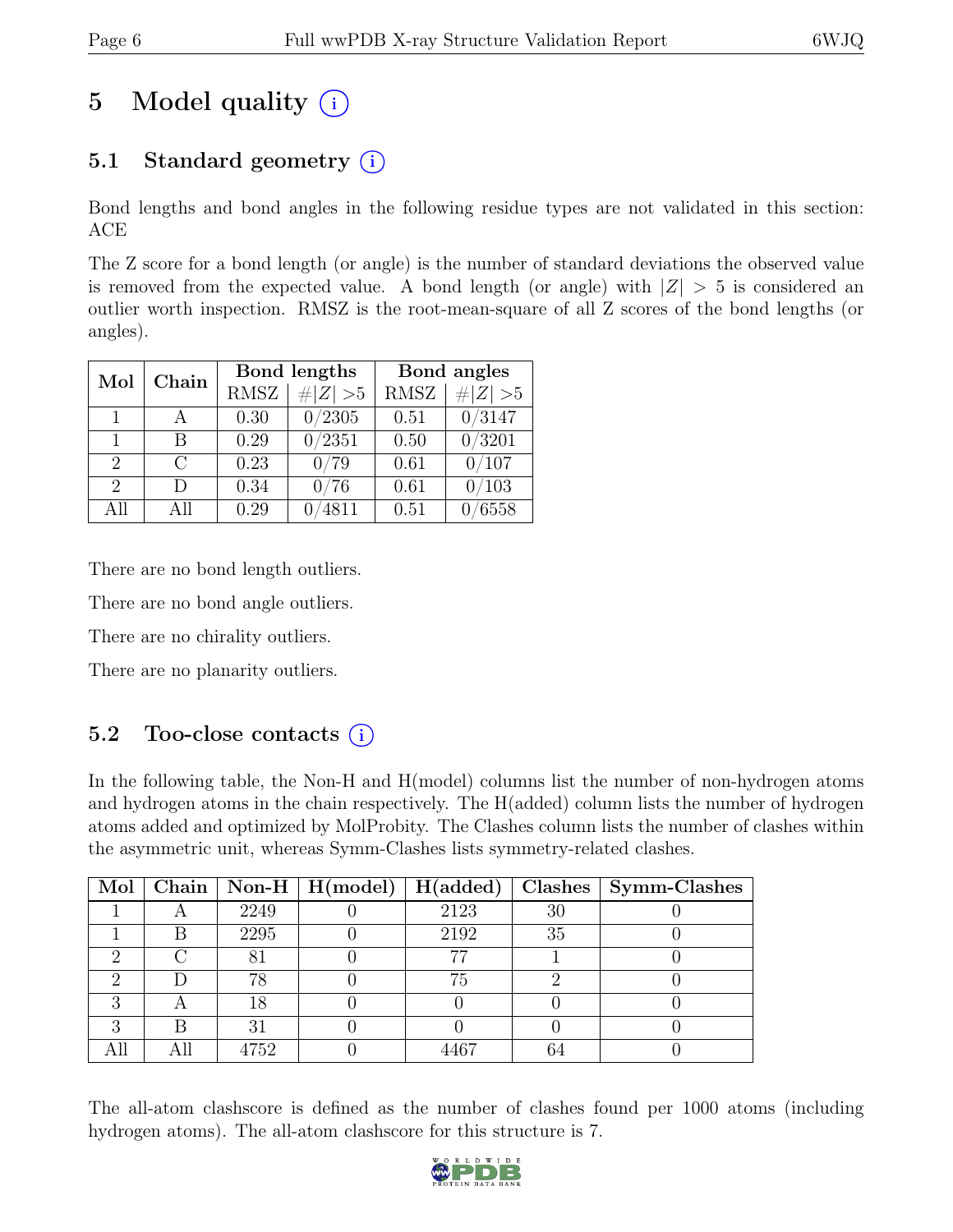| Atom-1                         |                     | Interatomic      | Clash         |
|--------------------------------|---------------------|------------------|---------------|
|                                | Atom-2              | distance $(\AA)$ | overlap $(A)$ |
| 1:A:256:LYS:HG3                | 1:A:279:GLU:HB2     | 1.72             | 0.72          |
| 1: B:250: LYS:CE               | 1:B:291:LYS:HD3     | 2.22             | 0.69          |
| 1:B:33:PRO:HD2                 | 1:B:294:VAL:HG11    | 1.76             | 0.68          |
| 1:A:279:GLU:HA                 | 1:A:303:VAL:HG13    | 1.77             | 0.67          |
| 1:A:322:GLU:HA                 | 1: A:325: LYS: HG2  | 1.75             | 0.67          |
| 1:B:33:PRO:HD3                 | 1: B:273:TRP: CZ2   | 2.30             | 0.66          |
| 1:B:33:PRO:HD2                 | 1:B:294:VAL:CG1     | 2.26             | 0.65          |
| 1:A:283:VAL:HB                 | 1:A:297:LEU:HB2     | 1.82             | 0.62          |
| 1:B:283:VAL:HB                 | 1:B:297:LEU:HB2     | 1.82             | 0.62          |
| 1:A:63:SER:HB3                 | 1:A:93:VAL:HG13     | 1.85             | 0.59          |
| 1: B:250: LYS: CE              | 1: B:291: LYS:CD    | 2.80             | 0.59          |
| 1: B:250: LYS:CE               | 1: B:291: LYS: HG3  | 2.36             | $0.55\,$      |
| 1:B:96:SER:OG                  | 1:B:101:LEU:HB2     | 2.07             | 0.55          |
| 1: A:96: SER: HB2              | 1:A:101:LEU:HB2     | 1.89             | 0.54          |
| 1:A:76:ASP:N                   | 1:A:76:ASP:OD1      | 2.40             | 0.54          |
| 1:A:123:LYS:HE3                | 1:A:159:LYS:O       | 2.08             | 0.54          |
| 1:B:229:ILE:HD12               | 1:B:243:TYR:HB2     | 1.90             | 0.54          |
| 1:A:218:SER:HB2                | 1:A:261:CYS:HA      | 1.90             | 0.53          |
| 1:B:49:SER:OG                  | 1:B:63:SER:OG       | 2.25             | 0.53          |
| 1:A:322:GLU:O                  | 1:A:323:ASN:HB3     | 2.09             | $0.52\,$      |
| 1: A:140: GLN: HG3             | 1: B: 75: TYR: CZ   | 2.45             | 0.52          |
| 1:B:193:GLY:HA3                | 1:B:214:ASN:HB2     | 1.91             | 0.52          |
| 1:B:322:GLU:O                  | 1:B:323:ASN:HB3     | 2.10             | 0.51          |
| 1:B:125:LEU:HB3                | 1: B: 156: TRP: CE3 | 2.46             | 0.50          |
| 1:A:262:ILE:HG12               | 1:A:305:ILE:HD12    | 1.95             | 0.49          |
| 1:A:275:VAL:HG11               | 1: A:309: CYS:SG    | 2.53             | 0.49          |
| 1: B:115: ASP:HB2              | 1:B:122:LEU:HD11    | 1.95             | 0.48          |
| $1: B:256: LY\overline{S:HG2}$ | 1:B:279:GLU:HB2     | 1.96             | 0.47          |
| 1:A:104:SER:O                  | 1:A:111:LEU:HA      | 2.14             | 0.47          |
| 1:A:55:PRO:HG2                 | 1:A:96:SER:O        | 2.13             | 0.47          |
| 1:A:310:HIS:HB2                | 1:A:315:ILE:HB      | 1.95             | 0.47          |
| 1:A:303:VAL:HB                 | 1:A:321:LEU:HD12    | 1.95             | 0.47          |
| 1: A: 195: CYS:SG              | 1:A:217:VAL:HG11    | 2.55             | 0.47          |
| 1: A: 322: GLU: C              | 1:A:324:ASP:H       | 2.19             | 0.46          |
| 1:B:41:LEU:HB2                 | 1:B:327:ILE:HB      | 1.96             | 0.46          |
| 1:A:106:SER:HB3                | 1:A:108:ASP:OD1     | 2.15             | 0.46          |
| 1:B:242:ASP:OD1                | 1:B:244:SER:OG      | 2.26             | 0.45          |
| 1:B:250:LYS:CE                 | 1: B:291: LYS: CG   | 2.95             | 0.45          |
| 1: B:218: SER: HB2             | 1: B:261: CYS:HA    | 1.98             | 0.45          |
| 1:B:322:GLU:HA                 | 1:B:325:LYS:HG3     | 2.00             | 0.44          |

All (64) close contacts within the same asymmetric unit are listed below, sorted by their clash magnitude.

Continued on next page...

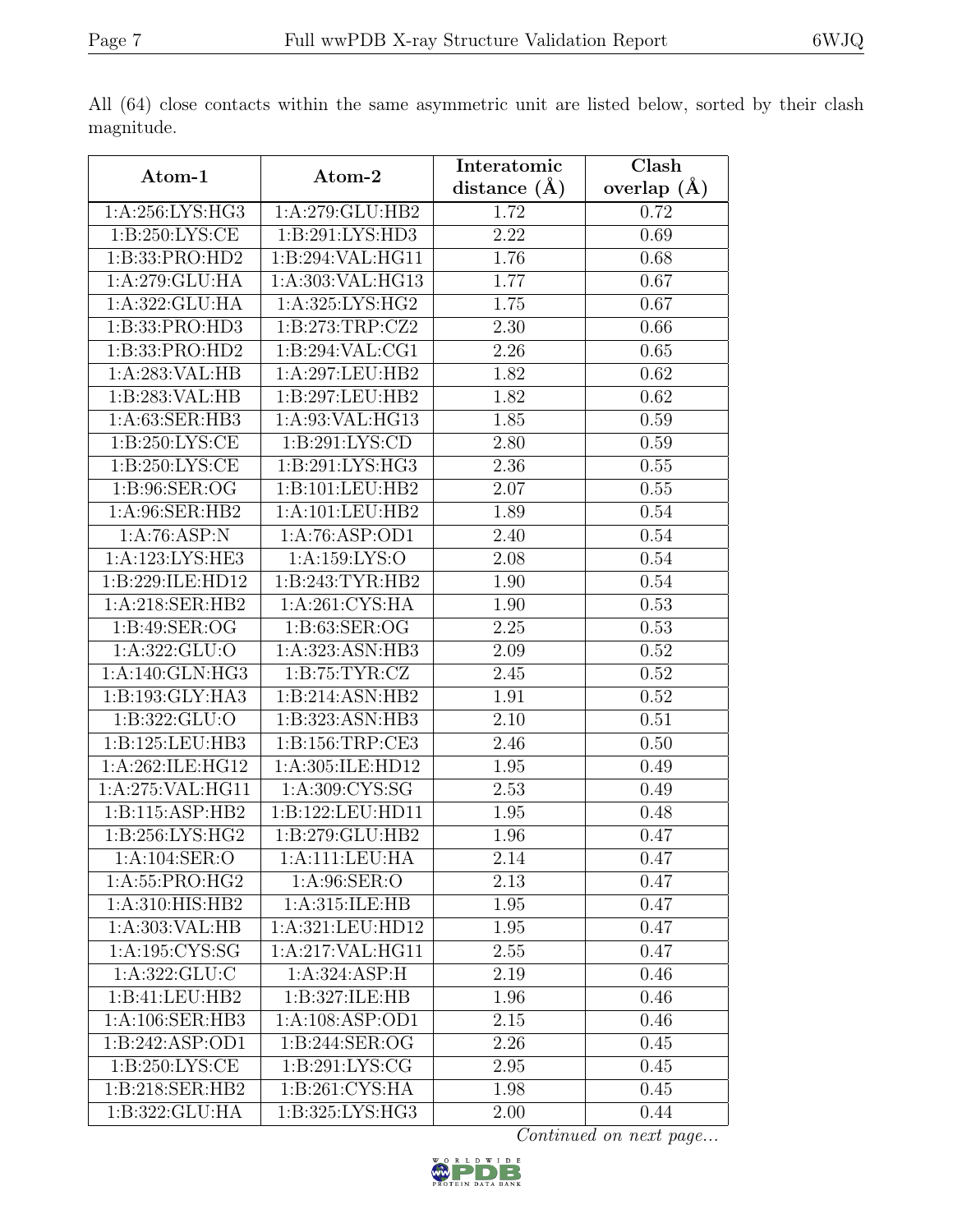| Atom-1                        | Atom-2              | Interatomic      | Clash           |  |
|-------------------------------|---------------------|------------------|-----------------|--|
|                               |                     | distance $(\AA)$ | overlap $(\AA)$ |  |
| 1:B:69:ILE:HB                 | 1:B:83:ILE:HB       | 1.98             | 0.44            |  |
| 1:A:216:PRO:HB2               | 1:A:234:LEU:HD12    | 1.99             | 0.44            |  |
| 1:A:191:TYR:CZ                | 2:C:8:LEU:HD12      | 2.53             | 0.44            |  |
| 1:B:197:ILE:HG13              | 1:B:243:TYR:CD1     | $2.52\,$         | 0.44            |  |
| 1:B:122:LEU:O                 | 1:B:123:LYS:HE3     | 2.17             | 0.44            |  |
| 1:A:254:GLY:HA3               | 1:A:293:ILE:HD11    | 1.99             | 0.43            |  |
| 1:A:256:LYS:CG                | 1: A:279: GLU:HB2   | 2.46             | 0.43            |  |
| 1:B:169:ALA:O                 | 1:B:196:ARG:NH2     | 2.51             | 0.43            |  |
| 1: A:58: GLU:HG2              | 1: A:59:TRP:CD1     | 2.54             | 0.43            |  |
| 1:B:322:GLU:C                 | 1:B:324:ASP:H       | 2.22             | 0.43            |  |
| 1:A:114:TRP:CZ3               | 1:A:121:CYS:HB2     | 2.54             | 0.43            |  |
| 1:B:305:ILE:HD11              | 2:D:3:ARG:HG2       | 2.00             | 0.43            |  |
| 1:A:58:GLU:HG2                | 1:A:59:TRP:NE1      | 2.34             | 0.43            |  |
| 1:B:196:ARG:HD3               | 1:B:198:TRP:CZ2     | 2.54             | 0.43            |  |
| $1: B:55: PRO:H\overline{G2}$ | 1:B:96:SER:O        | 2.19             | 0.43            |  |
| 1:A:169:ALA:HA                | 1:A:198:TRP:CH2     | 2.54             | 0.42            |  |
| 1:B:157:ASP:HB2               | 1:B:164:LEU:HD11    | 2.00             | 0.42            |  |
| 1:B:278:SER:OG                | 1:B:280:ASP:OD1     | 2.36             | 0.42            |  |
| 1:B:69:ILE:HD11               | 1:B:104:SER:HB3     | 2.01             | 0.41            |  |
| 1: B:85: GLY:HA3              | 1: B: 114: TRP: HH2 | 1.86             | 0.41            |  |
| 1:B:128:HIS:CE1               | 1:B:154:ARG:HE      | 2.38             | 0.41            |  |
| 2: D:5: THR: HG22             | 2:D:6:SER:N         | 2.36             | 0.41            |  |
| 1:A:322:GLU:HA                | 1: A:325: LYS: CG   | 2.49             | 0.41            |  |
| 1:A:140:GLN:HG3               | 1:B:75:TYR:CE1      | 2.56             | 0.41            |  |

Continued from previous page...

There are no symmetry-related clashes.

### 5.3 Torsion angles  $(i)$

#### 5.3.1 Protein backbone  $(i)$

In the following table, the Percentiles column shows the percent Ramachandran outliers of the chain as a percentile score with respect to all X-ray entries followed by that with respect to entries of similar resolution.

The Analysed column shows the number of residues for which the backbone conformation was analysed, and the total number of residues.

| $\vert$ Mol $\vert$ Chain $\vert$ | Analysed                              |  | Favoured   Allowed   Outliers   Percentiles |
|-----------------------------------|---------------------------------------|--|---------------------------------------------|
|                                   | $296/313$ (95%)   281 (95%)   15 (5%) |  | 100 100                                     |

Continued on next page...

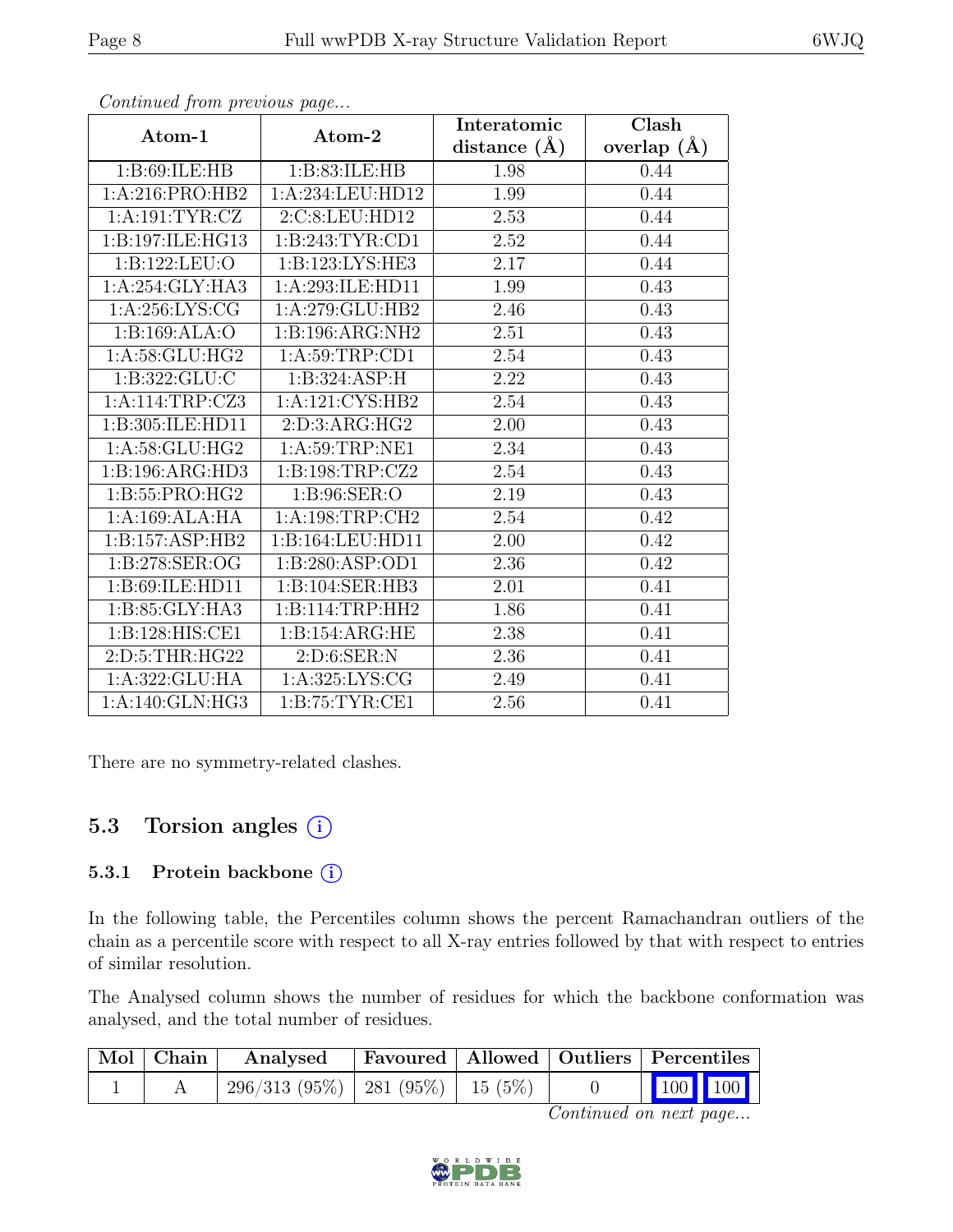| Mol | Chain                       | Analysed         | Favoured   | Allowed   | Outliers | Percentiles         |             |
|-----|-----------------------------|------------------|------------|-----------|----------|---------------------|-------------|
|     |                             | $299/313(96\%)$  | 284 (95%)  | $15(5\%)$ |          | $\vert$ 100 $\vert$ | $\vert$ 100 |
|     | $\mathcal{C}_{\mathcal{C}}$ | 9/17(53%)        | $9(100\%)$ |           |          | $\overline{100}$    | 100         |
|     | D                           | 9/17(53%)        | $9(100\%)$ |           |          | 100                 | 100         |
| All | All                         | $613/660$ (93\%) | 583 (95%)  | $30(5\%)$ |          |                     | 100         |

Continued from previous page...

There are no Ramachandran outliers to report.

#### 5.3.2 Protein sidechains (i)

In the following table, the Percentiles column shows the percent sidechain outliers of the chain as a percentile score with respect to all X-ray entries followed by that with respect to entries of similar resolution.

The Analysed column shows the number of residues for which the sidechain conformation was analysed, and the total number of residues.

| Mol                         | Chain   | Analysed        | Rotameric  | Outliers | Percentiles |     |
|-----------------------------|---------|-----------------|------------|----------|-------------|-----|
|                             | A       | 240/274 (88%)   | 236 (98%)  | $4(2\%)$ | 60          | 83  |
|                             | B       | 247/274 (90%)   | 243 (98%)  | $(2\%)$  | 62          | 83  |
| $\mathcal{D}_{\mathcal{L}}$ | $\rm C$ | $8/13(62\%)$    | $8(100\%)$ |          | 100         | 100 |
| $\mathcal{D}_{\mathcal{L}}$ | D       | $7/13$ (54\%)   | $7(100\%)$ |          |             |     |
| All                         | All     | $502/574$ (88%) | 494 (98%)  | $8(2\%)$ | 62          | 83  |

All (8) residues with a non-rotameric sidechain are listed below:

| Mol | Chain | Res | <b>Type</b>             |
|-----|-------|-----|-------------------------|
|     |       | 50  | $\overline{\text{SER}}$ |
| 1   | A     | 96  | <b>SER</b>              |
| 1   | А     | 104 | <b>SER</b>              |
| 1   | А     | 214 | <b>ASN</b>              |
| 1   | B     | 96  | <b>SER</b>              |
| 1   | В     | 117 | <b>SER</b>              |
| 1   | R     | 123 | <b>LYS</b>              |
|     |       | 152 | <b>SER</b>              |

Sometimes sidechains can be flipped to improve hydrogen bonding and reduce clashes. There are no such sidechains identified.

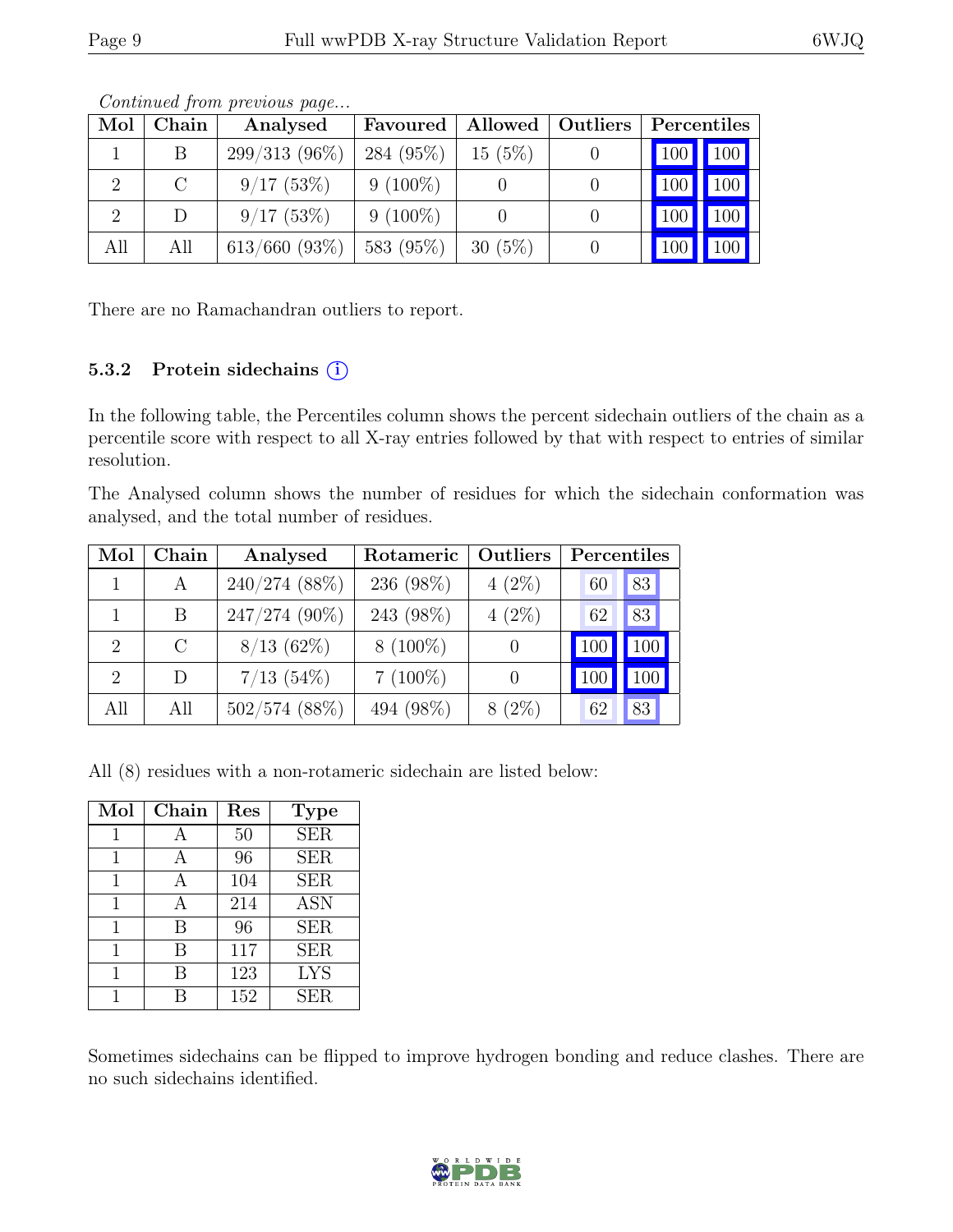#### 5.3.3 RNA  $(i)$

There are no RNA molecules in this entry.

#### 5.4 Non-standard residues in protein, DNA, RNA chains  $(i)$

There are no non-standard protein/DNA/RNA residues in this entry.

#### 5.5 Carbohydrates  $(i)$

There are no monosaccharides in this entry.

#### 5.6 Ligand geometry  $(i)$

There are no ligands in this entry.

#### 5.7 Other polymers  $(i)$

There are no such residues in this entry.

#### 5.8 Polymer linkage issues  $(i)$

There are no chain breaks in this entry.

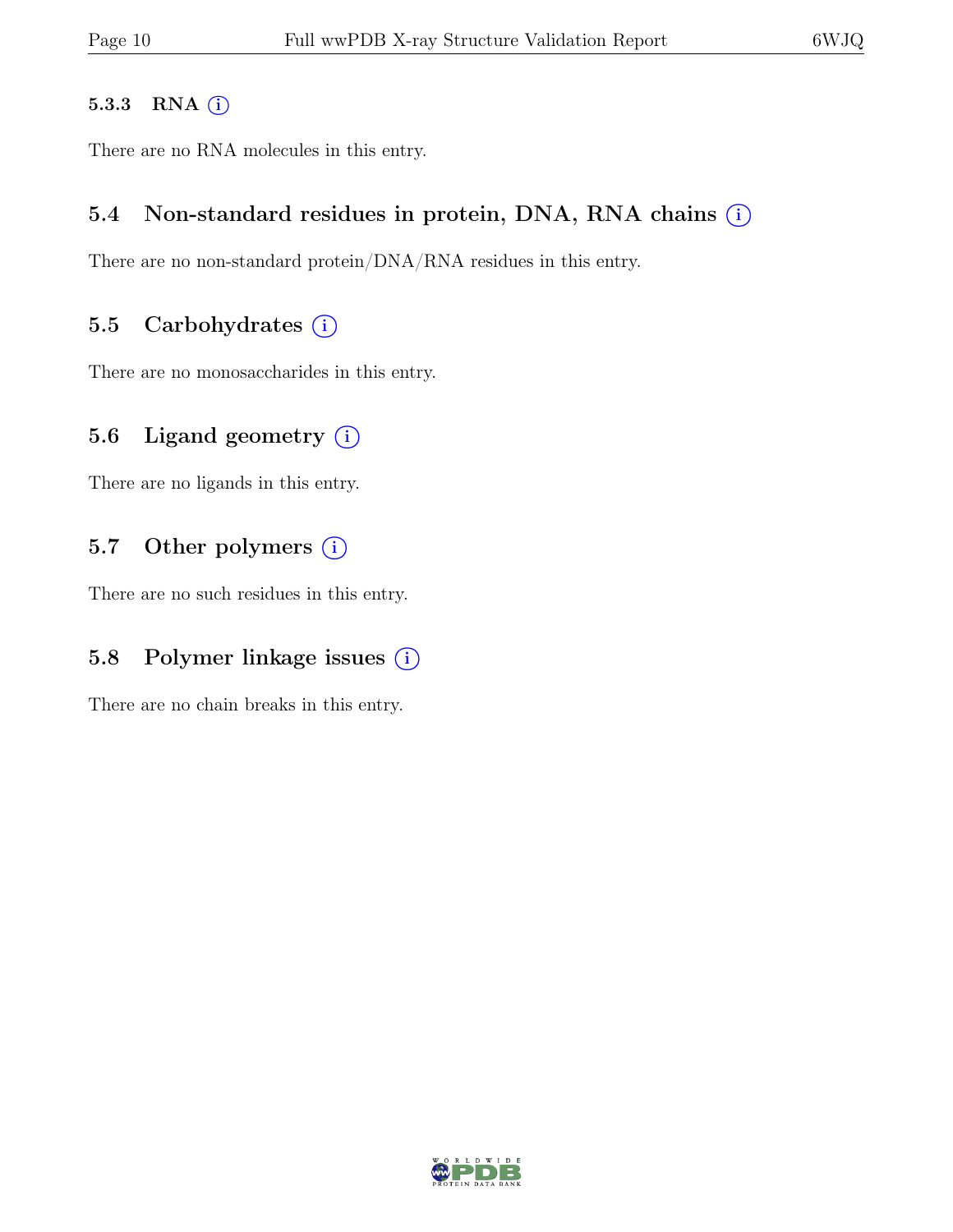## 6 Fit of model and data  $(i)$

### 6.1 Protein, DNA and RNA chains  $(i)$

In the following table, the column labelled ' $\#\text{RSRZ}>2$ ' contains the number (and percentage) of RSRZ outliers, followed by percent RSRZ outliers for the chain as percentile scores relative to all X-ray entries and entries of similar resolution. The OWAB column contains the minimum, median,  $95<sup>th</sup>$  percentile and maximum values of the occupancy-weighted average B-factor per residue. The column labelled 'Q< 0.9' lists the number of (and percentage) of residues with an average occupancy less than 0.9.

| Mol            | Chain | Analysed         | $<$ RSRZ $>$ | $\#\text{RSRZ}\text{>2}$                            | $OWAB(A^2)$    | Q <sub>0.9</sub> |
|----------------|-------|------------------|--------------|-----------------------------------------------------|----------------|------------------|
|                |       | $300/313(95\%)$  | 0.08         | $\cdot$ 177 $\cdot$<br>$4(1\%)$<br>'78 <sub>1</sub> | 30, 39, 58, 79 |                  |
|                | B     | $303/313$ (96%)  | 0.08         | 82<br>83<br>$3(0\%)$                                | 30, 38, 50, 64 |                  |
| $\overline{2}$ |       | $10/17$ (58%)    | 1.39         | $3(30\%)$ 0                                         | 48, 59, 69, 73 |                  |
| $\overline{2}$ | D     | $10/17$ (58%)    | 1.52         | $3(30\%)$ 0                                         | 49, 56, 73, 74 |                  |
| All            | All   | $623/660 (94\%)$ | 0.12         | $13(2\%)$<br>63<br>65                               | 30, 38, 58, 79 |                  |

All (13) RSRZ outliers are listed below:

| Mol            | Chain          | Res | <b>Type</b> | <b>RSRZ</b> |
|----------------|----------------|-----|-------------|-------------|
| $\mathbf 1$    | А              | 31  | <b>VAL</b>  | 5.4         |
| $\overline{2}$ | $\overline{C}$ | 10  | <b>ASP</b>  | 3.8         |
| $\overline{2}$ | D              | 9   | <b>TYR</b>  | 3.7         |
| $\overline{2}$ | С              | 9   | <b>TYR</b>  | 3.5         |
| $\mathbf{1}$   | В              | 334 | <b>CYS</b>  | 3.2         |
| $\mathbf 1$    | В              | 34  | <b>ASN</b>  | 2.8         |
| $\mathbf 1$    | А              | 34  | <b>ASN</b>  | 2.6         |
| $\mathbf{1}$   | B              | 243 | <b>TYR</b>  | 2.6         |
| $\overline{2}$ | D              | 10  | <b>ASP</b>  | $2.5\,$     |
| $\mathbf{1}$   | А              | 243 | <b>TYR</b>  | 2.5         |
| $\overline{2}$ | D              | 11  | ALA         | 2.3         |
| $\overline{2}$ | C              | 11  | ALA         | 2.3         |
| 1              | А              | 50  | <b>SER</b>  | 2.1         |

### 6.2 Non-standard residues in protein, DNA, RNA chains (i)

There are no non-standard protein/DNA/RNA residues in this entry.